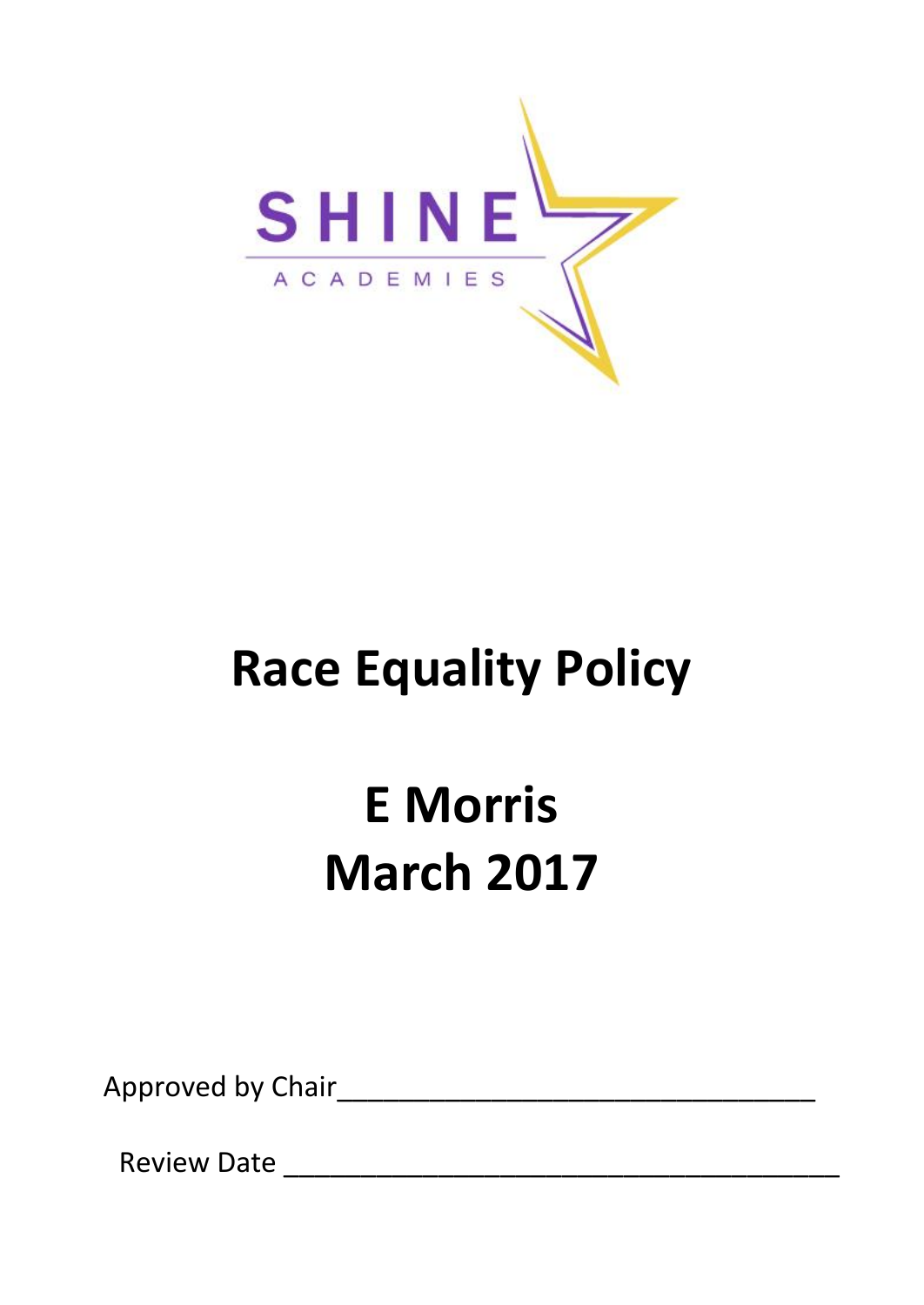# **SHINE Academies Race Equality Policy and Pathway to intervention.**

This race equality policy enables our SHINE Academies to meet our statutory obligations under the Race Relations Amendment Act 2000. General and specific duties are required as follows:

The general duty requires SHINE Academies to have due regard to the need to:

- eliminate racial discrimination;
- promote equality of opportunity;
- promote good relations between people of different racial groups.

The specific duty requires SHINE Academies to:

- prepare a written policy on racial equality;
- assess the impact of our policies, including this policy, on pupils, staff and parents, of different racial groups, including, in particular, the impact on attainment levels of these pupils;
- monitor the operation of our policies through the impact they have on such pupils, staff and parents, with particular reference to their impact on the attainment levels of such pupils.

# **School Context**

Through this policy SHINE Academies is working towards meeting the recommendations of The Stephen Lawrence Inquiry (2000). The standards adopted by SHINE Academies are in line with the document produced by the Commission for Racial Equality, "Learning for All", (2000).

SHINE Academies provides an education and working environment in which all participants are equally valued and fairly treated. SHINE Academies is committed to giving all our children every opportunity to achieve the highest standards. Within this ethos of achievement, we do not tolerate bullying or harassment of any kind. We promote and enhance awareness, understanding and acceptance between cultural groups. SHINE Academies acknowledges and celebrates the breadth of experience and intellectual resources that people from diverse backgrounds bring to the life of the school.

This policy helps to ensure that this school promotes the individuality of all our children, irrespective of ethnicity, attainment, age, disability, gender or background. We aim to reflect the multi-ethnic nature of our society and ensure that the education we offer fosters positive attitudes to all people. It reflects the general and specific duties on schools as detailed in the Race Relations Act 1976 and as amended by the Race Relations Amendment Act 2000. This policy must be read in conjunction with other related school policies such as Behaviour, Equal Opportunities and Special Educational Needs.

A clear pathway of support will be set out and provided to all children who have experienced a racist comment or act of negativity.

# **Rationale**

SHINE Academies is committed to a policy of inclusion, to racial equality and justice and we are opposed to all forms of racist prejudice and unfair discrimination.

All staff are responsible for dealing with racist incidents, and being able to recognise and tackle racial bias and stereotyping.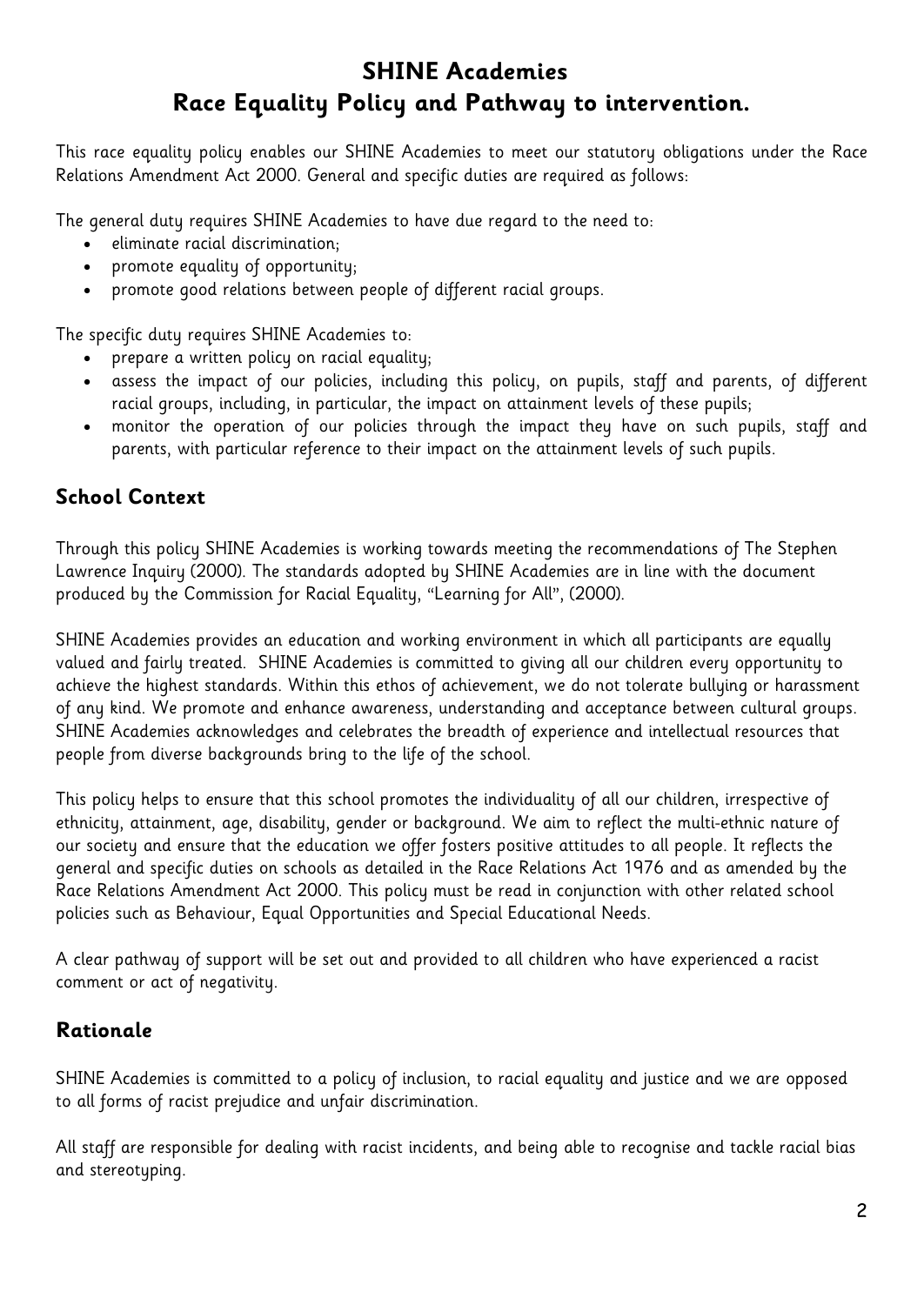SHINE Academies will actively promote race equality and oppose racism in all its forms and foster positive attitudes and commitment to an education for equality.

We aim to achieve this by:

- Treating all those within the whole school community (e.g. pupils, staff, governors, parents and community) as individuals with their own particular abilities, beliefs, challenges, attitudes, background and experiences.
- Creating a school ethos which promotes race equality, develops understanding and challenges myths, stereotypes, misconceptions and prejudices.
- Encouraging everyone within SHINE Academies to gain a positive self-image and high self-esteem.
- Having high expectations of everyone involved within SHINE Academies.
- Promoting mutual respect and valuing each others' similarities and differences and facing equality issues openly.
- Monitoring racist incidents and recording them on an updated system that is managed by senior management and the Family Support team.
- Identifying and removing all practices, procedures and customs which are discriminatory and replacing them with practices which are fair to all.
- Monitoring, evaluating and reviewing all of the above to secure continuous improvement in all that we do.

# **Aims**

- All children and learners to feel safe to learn, play or be with others free from racial harassment or prejudice.
- All children, learners, parents and carers to be treated fairly with respect and dignity.
- Home visits to be respected by valuing all cultural beliefs and ethnicities.

# **Principles**

We define racist behaviour or harassment as any unpleasant or bad behaviour against others because of their skin colour, religion, language, accent or cultural background.

Different types of harassment or behaviour might include:

**Physical:** hitting, kicking, spitting, taking or damaging belongings and threats of violence.

**Verbal or visual:** name calling, insults, teasing, making fun or jokes about (including graffiti, leaflets, magazines, comics, school work books and badges).

**Indirect:** excluding (leaving out on purpose), humiliating, spreading nasty rumours, being laughed at.

Such behaviour can severely affect a child's ability to learn effectively and the effect of harassment can remain with a person throughout their life.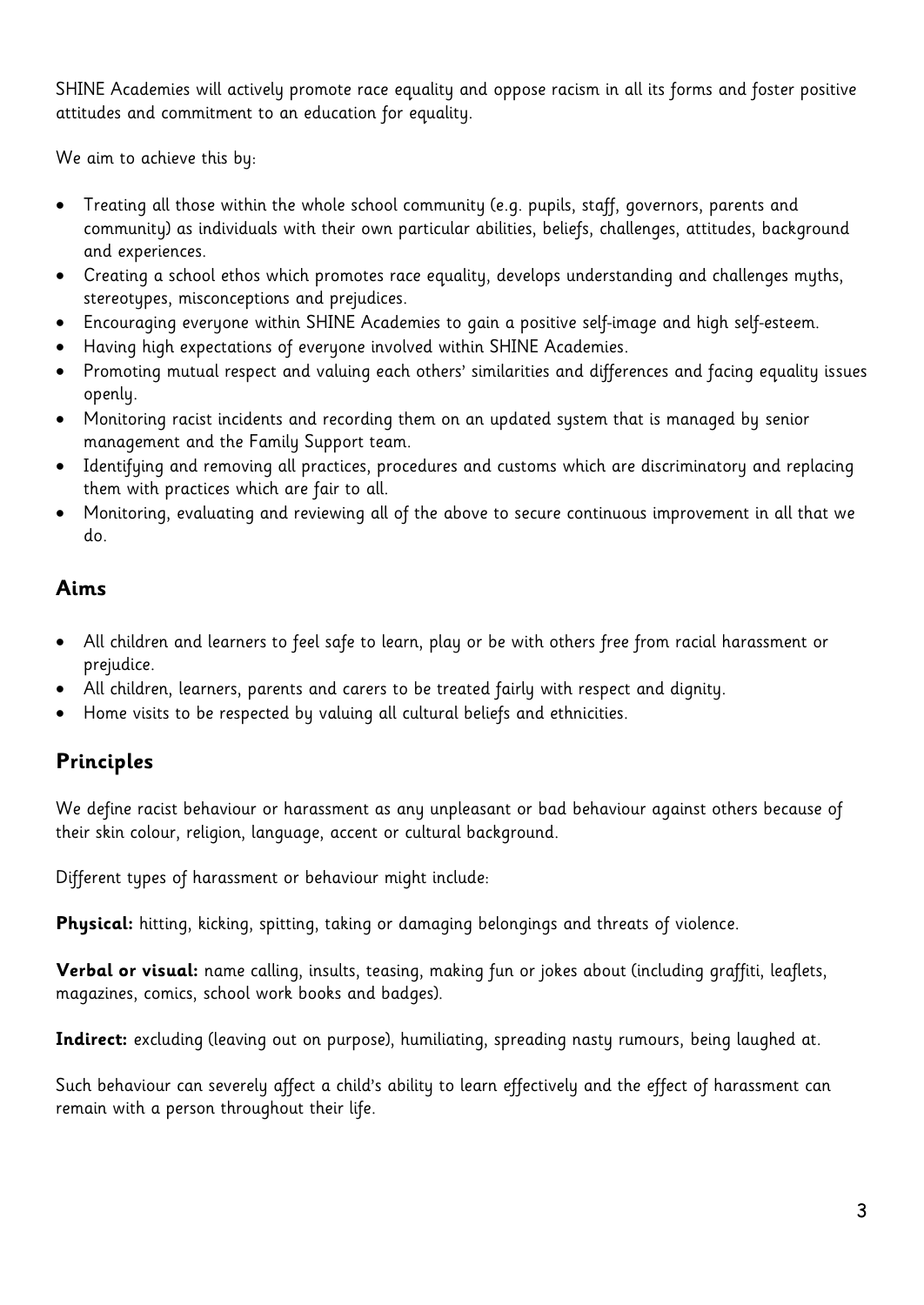# **Curriculum, Teaching and Assessment**

The diversity of our society is addressed through our schemes of work that reflect the programmes of study of the National Curriculum. Teachers are flexible in their planning and offer appropriate challenges to all pupils, regardless of ethnicity.

We aim to provide all our pupils with the opportunity to succeed, and to reach the highest level of personal achievement. To do this, teaching and learning will:

- ensure equality of access for all pupils and prepare them for life in a diverse society;
- use materials that reflect a range of cultural backgrounds, without stereotyping;
- promote attitudes and values that will challenge racist behaviour;
- provide opportunities for pupils to appreciate their own culture and celebrate the diversity of other cultures;
- seek to involve all parents in supporting their child's education;
- provide educational visits and extra-curricular activities that reflect all pupil groupings;
- take account of the performance of all pupils when planning for future learning and setting targets;
- make best use of all available resources to support the learning of all groups of pupils.

# **Making an informed decision**

SHINE Academies will respond to each racist incident by recording all information received and being accountable for all actions.

Both the alleged victim and perpetrator will be interviewed to establish the facts. There may be a request for additional witness statements to support investigations.

- Staff will record all actions within key events
- Parent/carers will be informed of the incident and reminded of this policy
- After investigation, action will be taken in line with the Behaviour Policy and Racial Equality Policy.

Any allegations made against staff involving racism will be passed onto the Senior Leadership Team for a full investigation

Judging whether racism is intentional is difficult in all circumstances. Some children can be racist without knowing what racism means. Often the most important indication of racist behaviour is whether the victim (or family particularly for young children) themselves believe that they have been subjected to racial harassment.

We want children to have a voice. They are encouraged to tell us if they have a problem with racist behaviour. Staff will listen and take all information received seriously.

The importance of giving a platform to pupil voice is emphasised by:

- The Every Child Matters agenda
- OfSTED's emphasis on assessing the school's effectiveness in providing a safe environment directly through the perspectives of pupils on bullying and harassment